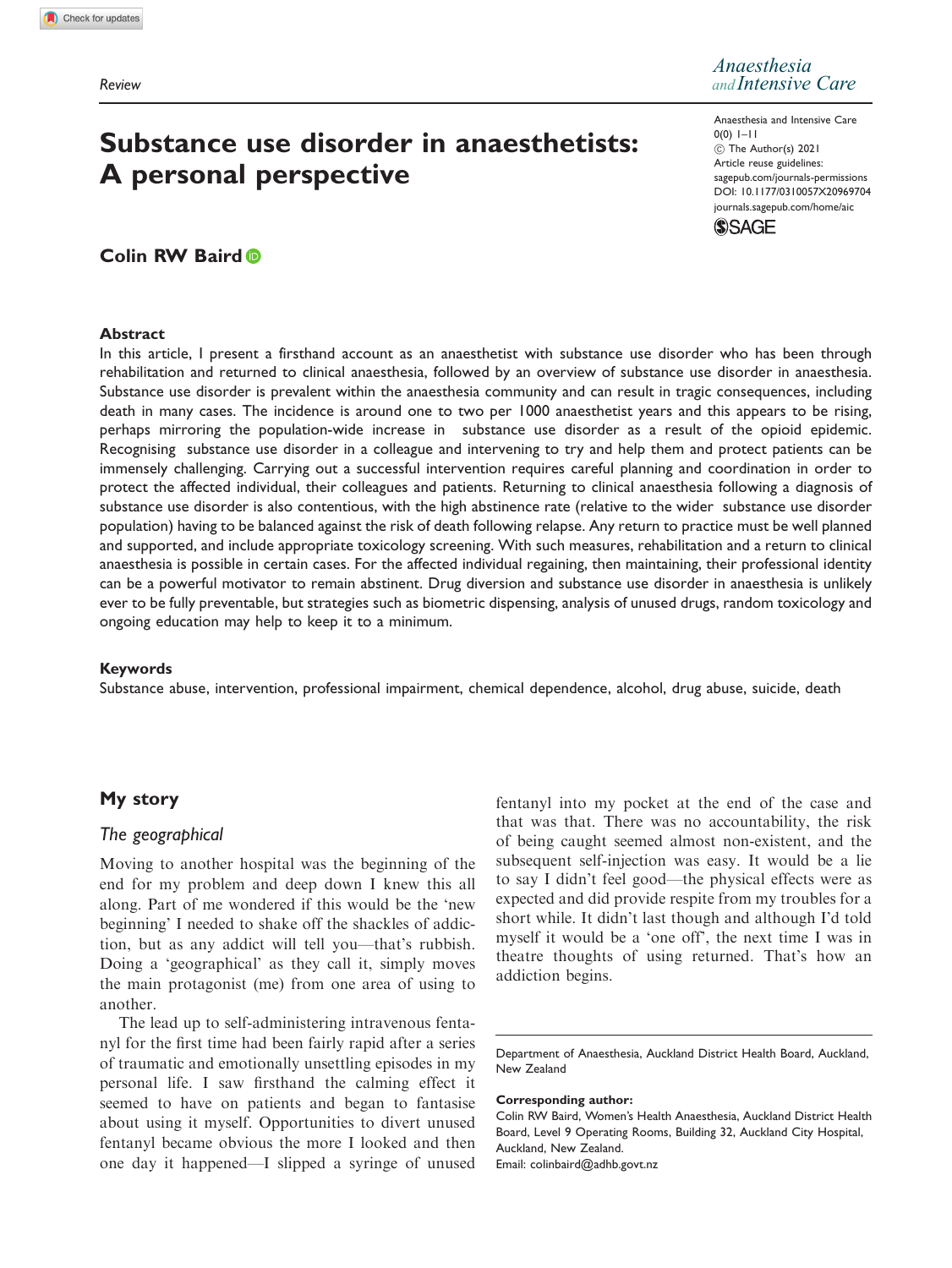As it took hold it became the dominant force behind my practice. Every aspect of my professional life became in some way directed towards maintaining and controlling my addiction. The risks I took in order to obtain the drug grew quickly as my tolerance increased, and when I think back to the way I behaved it seems unbelievable that I wasn't detected in that initial period. I wasn't, however, and that empowered me to believe I was one step ahead. Sadly, this meant the aberrant behaviour and powerful addiction became ever more deeply entrenched. I slipped into a routine; it was easy, it seemed stable and contained.

The reality was somewhat different, however. There were many close shaves, and every aspect of my practice was impaired. Only my well-established reputation prevented more (any) questions being asked about behaviour which would otherwise be considered unusual. Always using two fentanyls for cases in which everyone else used one, asking to administer additional fentanyl in recovery, insisting on drawing up my own drugs. The list could go on. I can see now what an unhappy existence it was; the endless cycle of subterfuge and concealment, the overwhelming anxiety and fear of discovery, the constant knowledge that my behaviour was wrong and unacceptable. I felt like my professional self was a sham, with the whole thing being built on sand and prone to collapsing at any time. I knew I was an addict but could see no way out.

What impact did my behaviour have on the patients I looked after? Addiction is not an excuse and I failed in my duty as a doctor to provide the best possible care to the patients I was responsible for, which is indefensible. Although there were no critical incidents or complaints, I cannot exclude the fact that patients may have suffered more pain than necessary on emergence, and I would often overcompensate with attentive and enthusiastic management of acute pain in the postoperative period, behaviour which ironically enhanced my reputation as a caring practitioner. It didn't matter how remorseful I felt after such occasions, the cycle always began again when the next opportunity to divert came around.

There were times when I seriously considered seeking help. I'd read articles and sit looking at helpline phone numbers, but I never picked up the phone. On a few occasions I came close to telling my partner, but when the moment arose maintaining the status quo always prevailed. I read about addiction in the anaesthesia journals and recoiled in horror at the high mortality among anaesthetists. Could that happen to me? Should I seek help before it did? I had come close to overdosing on several occasions but sooner or later my luck was going to run out—it was only a matter of time.

Moving to a new hospital really caused the wheels to fall off in a big way. Removed from the fragile stability I had built around me, the last vestiges of control slipped away, and I began to unravel. In addition to contending with the new environment, the culture of fentanyl administration as the first line opioid there lent itself to greater diversion and therefore heavier use. I began suffering withdrawals more than ever before, experiencing anxiety, sweats, clamminess, insomnia and nasal congestion. It didn't take long for my new employers to become suspicious and I knew this could not continue much longer without tragic consequences ensuing.

#### The intervention

We go through much of our lives with one day merging indistinguishably into the next. Among these will be days which remain in our thoughts, and for me, the day of the intervention is one of them. It seemed to unfold in slow motion towards an inevitable conclusion and, although I found it an overwhelming and at times distressing experience, I also now identify it as the beginning of my recovery. I was fortunate to be working in a department with firsthand experience of dealing with impaired anaesthetists, meaning the intervention was coordinated along well-established local guidelines to protect my safety during this vulnerable period. The clinical director (CD) is a man of immense kindness and compassion who ensured the process was carried out in a discreet manner. When he called me that morning and asked if I could 'pop into his office to check a couple of things' I knew this was it.

Two pieces of paper were placed in front of me and I was asked to read them, no comment being made as to their contents. They were written accounts from staff members raising concerns about my behaviour with specific reference to the diversion of fentanyl, and as I read them time seemed to slow down. I deliberately took my time reading them, trying to formulate a response before looking up from the paper. It crossed my mind to try and address the points made in the statements, but any vestige of fight that remained within me rapidly dissipated, and I simply sat in silence for what seemed an age. Eventually, words came from my mouth in an almost involuntary manner. Words which will resonate with me for the rest of my life, and which said everything I wanted. 'I need help.' At that, there was a palpable sense of relief on the part of those present. 'And we shall give you help' came the reply, as I sat in stunned silence. I knew my life was never going to be the same again, but I also knew I didn't want it to be the same. The sense of relief was quite incredible, tempered however by the fear of what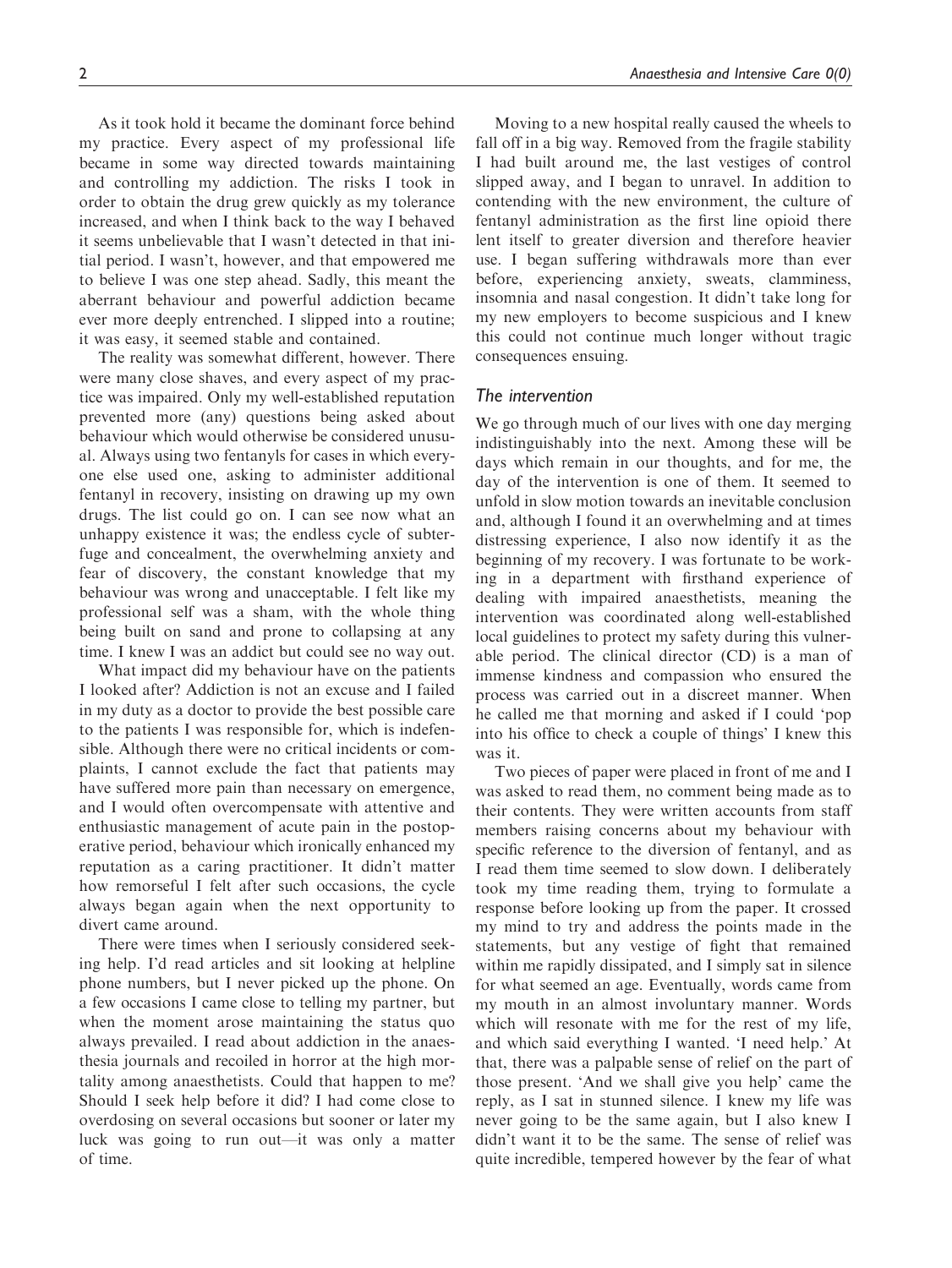was to come. Would I ever be able to work as a doctor again, let alone as an anaesthetist? Did I even want to continue in this profession? For the time being, these were questions which could remain unanswered. I would be removed from clinical duties and enter a period of extended leave while attempting to recover. Even at that early stage however, the CD gave me hope that perhaps a route back to clinical practice could be navigated.

# 'Get it right the first time'

The intervention, and the subsequent hours and days, marked the beginning of a new start which had been a long time coming. Even in that early and extremely raw phase, I could begin to sense how necessary this process was, helped immensely by the caring and compassionate way in which my partner dealt with me. They had no idea; I had somehow succeeded in hiding my addiction from them since we met. One of the most important tasks on that day had been to share my story with them at the end of the intervention and although difficult, this initiated the therapeutic process. I had been holding onto this secret for so long but could now finally talk to someone about it. In amongst the angst, selfrecrimination and rumination, was an embryonic sense of purpose and duty. A duty to myself, my family, my friends and colleagues, to accept what must now happen in order to recover.

The immediate priority was to ensure my physical and mental health needs were met. This began with an assessment by the community drug and alcohol service who established that there was no need for inpatient detoxification, and my treatment could begin in the community. The main therapeutic focus then became frequent and regular individual sessions with a drug and alcohol counsellor, providing a safe space to talk through all that had happened and begin the recovery process. I also began attending Narcotics Anonymous (NA) meetings which was a powerful and humbling experience. I never felt comfortable enough to share my particular story in a public forum, however, but I did go on to attend some 12-step meetings aimed specifically at doctors, finding these immensely beneficial. Alongside all of this, there seemed to be an overwhelming amount of other issues to address; link in with my defence union, contact the medical authorities, meet with my employer again, speak to family and let them know what was happening. How to make sense of it all while also trying to get well again? I reached out to a 'Doctors in Recovery' helpline, the sort of move I had considered many times before but never followed through on. Things were different now; the genie was well and truly out of the bottle and there was no point in pretending otherwise. I found myself talking to another doctor and sharing my experience. They reciprocated and for the first time I was talking to someone who knew and understood where I was coming from. As well as support, they were able to provide some guidance on how to navigate the various administrative obstacles ahead. Through them, I met up with an anaesthetist who had been on a similar journey to mine and come out the other side. I can't overstate what an important aspect of the therapeutic process this was. By far the most important piece of advice was, 'get it right the first time'. In other words, don't try to rush it, do what needs to be done and accept whatever oversight is required in order to be able to rehabilitate before considering a return to clinical practice.

#### Return to work

The question of whether I should even attempt a return to anaesthesia was one I had reflected upon greatly. I had tried so many times to 'stop'—consistently failing. For long periods I just accepted it was something I could not control, instead simply trying to contain it. Inevitably, something would happen to thrust me back into the reality of the situation; almost overdosing, a realisation of one's impaired abilities, the deceit and manipulation required to obtain the drug, the appreciation of just how wrong it was. When presented with an opportunity to divert and use fentanyl all thoughts and actions became focused on obtaining the drug, and nothing was going to stop me—certainly not rational thought. How could I possibly put myself back into that situation, that environment, and hope to avoid using again?

The fundamental difference between then and now though was that my addiction was no longer a secret. Talking openly and honestly in therapy, and with family and friends, had shifted my entire perspective. I was no longer alone in trying to deal with it, there was support available from people who knew my situation, and this gave me great solace. Addiction therapy teaches you that successful recovery will only stem from a personal desire to rehabilitate. I no longer wanted to be gripped by addiction, I wanted to rediscover who I was professionally and begin to rebuild my career. I also wanted to prove myself to those around me; family, close friends, colleagues—I had changed in their eyes, and I wanted to drive that change in a positive direction.

Six months after the intervention I was deemed ready to return to clinical anaesthesia. My treating clinician, the medical authorities and my employer had all agreed a package of care to try and facilitate a safe return to practice. This would involve a phased return to work, not doing solo lists to begin with,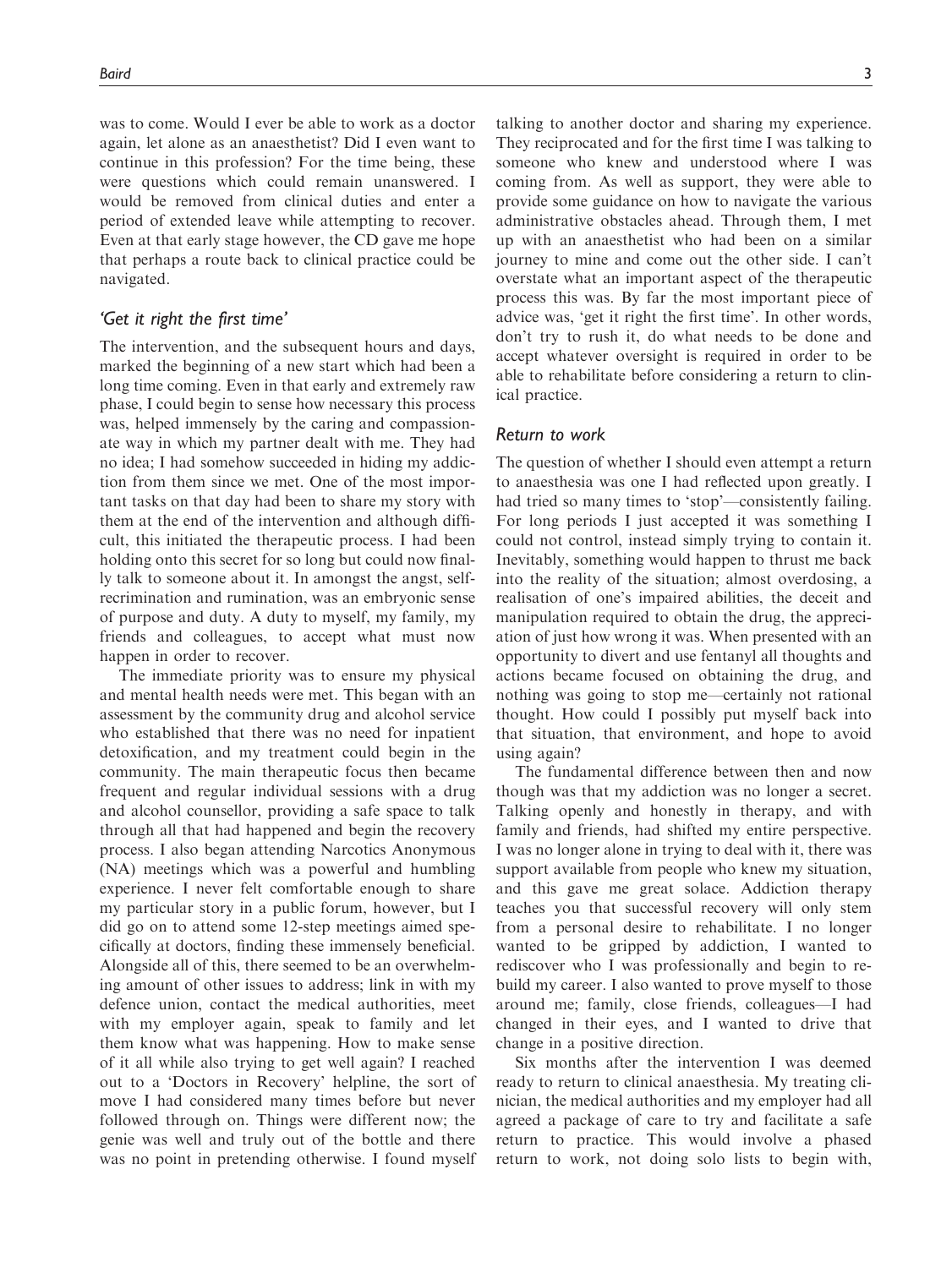daily review with the CD, and ensuring key individuals in the theatre suite were aware of my situation. I would be taking regular naltrexone to reduce cravings and protect against overdose should I relapse. There would also be frequent random testing, both urine and hair. During my rehab I had spoken with other practitioners in recovery who considered such measures an imposition. Not me. I felt immensely reassured by them, being only too aware of the mortal dangers of relapse. Knowing that I would be tested and certainly caught should I use again provided me with a psychological safety net against permissive thoughts.

Second only to relapsing, my biggest source of anxiety was the reception I would receive from colleagues. Over the years I'd heard gossip and insinuation regarding colleagues with possible drug and alcohol problems. In my eyes, there wasn't much sympathy for such people within the medical fraternity. Succumbing to addiction was morally wrong and anyone who did so shouldn't be allowed to work again. I was convinced this would be the reception awaiting me when I returned to clinical practice, but the reality was somewhat different and testament to the tone set by the CD. He had maintained confidentiality within the department while I was absent, and controlled the narrative on my return, keeping the department informed while discouraging unhelpful gossip.

In true 12-step tradition, I took it one day at a time. In fact, I broke it down even further to begin with and saw each case, each time I gave a 'normal' anaesthetic, as another step forward. As the days turned to weeks and months, I consolidated this normal way of practising ever further. Permissive thoughts would continue to enter my mind, but less frequently as time went on. These were not intrusive, however, and I was able to be mindful rather than react. While actively using, I had been carrying around an immense amount of anxiety and stress about how to maintain and conceal my addiction. Without this, I could concentrate on the job at hand, the people around me and the patient I was caring for. Instead of leaving work each day filled with remorse, I left feeling satisfied and content.

# The present

I'm not the first anaesthetist to become addicted to intravenous opioids and I certainly won't be the last. For me, it became apparent early on in my recovery that attempting a return to anaesthetic practice was something that was not only possible, but desirable. I am fortunate to have a support network around me, both professionally and personally, which has allowed me to work towards this goal. Others will be in different situations and each case must be managed in its own right. Ultimately, for me and for many other anaesthetists with substance use disorder (SUD), a successful return to clinical practice is a significant driver of recovery and sobriety.

As I write, I have been back working as a full-time anaesthetist for over three years. Not a day goes by when I don't recall how things used to be, and how every aspect of my professional and personal life is better now. Every time I sign out and administer fentanyl, I become aware, even for the briefest of moments, just how transformative these last years have been. Whenever I undergo hair and urine testing, I see it not as an imposition or inconvenience, but instead a necessary part of the process to protect my sobriety, keep me safe, and keep my patients safe.

This may all sound rather easy and straightforward—it isn't. It's a constant process which I must embrace and accept. I have to avoid complacency, remain self-aware, be open with colleagues and family about how I am feeling and, with time, be willing to support others in similar situations. In so many ways I have been lucky, and it requires little effort for me to feel a huge amount of gratitude for how my situation has worked out.

# Substance use disorder in anaesthetists: A personal perspective

# Introduction

While I was actively addicted to fentanyl, reading articles relating to SUD among anaesthetists was difficult. Part of me was drawn to the topic whenever it appeared in the anaesthesia journals, but when faced with the stark reality of the condition it would cut through the veneer of denial, and bring home yet again how much of a problem I had. In the weeks and months following the intervention, however, I began the cathartic process of writing about my experience and researching the topic in general to try and understand where my story fitted in. What follows is a personal perspective on SUD in anaesthesia based on an extensive literature review as well as my experience of addiction, rehabilitation and recovery.

#### Search strategy

A literature search was carried out to look at SUD in anaesthesia, seeking information on epidemiology, mortality, presentation, intervention, rehabilitation, prevention and education. OVID Medline was searched using {Anesthesia OR anaesthesia OR anesthesiology AND substance-related disorders OR substance abuse intravenous OR substance abuse oral}, limited to (English language AND humans) yielding 419 publications between 1946 and 2020. These were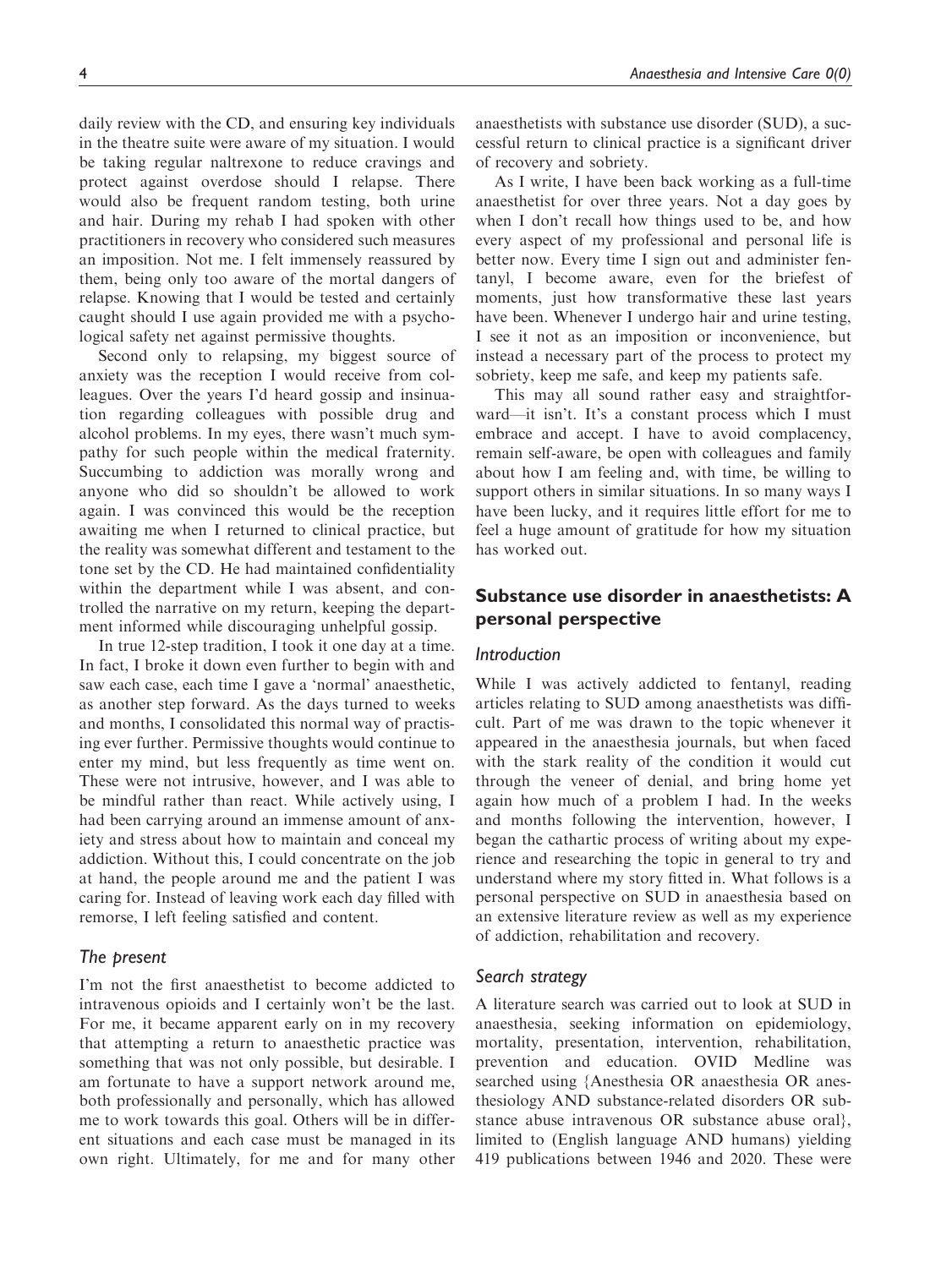screened by title identifying 105 relevant publications. The abstracts were reviewed, and full text articles obtained where appropriate. Reference lists were utilised to identify further articles where relevant. A total of 53 articles were retrieved and 39 form the basis of the review.

# **Definitions**

An impaired physician can be defined as one suffering from any physical or mental condition, which affects or has the potential to affect, his or her capacity to practise medicine safely.

It may be acute, episodic or chronic.<sup>1</sup> It is important to note, however, that a doctor can be unwell or suffering from significant stress without their practice being objectively impaired. There are many examples of highly functioning alcoholics and addicts who continue to fulfil their professional duties to a satisfactory standard (personal communication). The fact that they are continuing to work helps to maintain the delusion that they are in control of their addiction. Drug addiction in anaesthesia differs from some other situations, in that the work environment can be intrinsically linked to obtaining and consuming the drug of choice.

SUD is defined by 'a cluster of cognitive, behavioural and physiological symptoms indicating that the individual continues using the substance despite significant substance-related problems'.<sup>2</sup> The diagnosis of SUD is based around four broad categories; impaired control, social impairment, risky use, and pharmacological criteria (tolerance and withdrawal).

# Epidemiology

The prevalence of SUD among physicians may be higher than in the general population, and perhaps higher still within the anaesthesia community. In a survey of American physicians, 15.4% fulfilled the criteria of SUD, mostly alcohol related, compared to the general population prevalence of  $12.6\%$ .<sup>3</sup> When stratified by specialty, anaesthetists ranked higher than average, with a prevalence of  $18\%$ .<sup>3</sup> The incidence of SUD differs between the anaesthesia trainee and specialist. Among trainees in the USA it is 2.16 per 1000 anaesthetist years, $4$  whereas specialist anaesthetists have an incidence of 0.75 per 1000 anaesthetist years,<sup>5</sup> perhaps reflecting the greater oversight trainees receive and the increased likelihood of their SUD being detected. These figures compare with Australia and New Zealand, where a ten-year retrospective survey of departments found an incidence of 1.2 per 1000 anaesthetist years overall, with trainees having a higher incidence than specialists.<sup>6,7</sup> Overall, male anaesthetists are more likely to develop SUD than women with an incidence among US trainees of 2.68 per 1000 anaesthesia years compared to 0.65 for women.<sup>4</sup> In Australia and New Zealand the gender gap is smaller, with a similar incidence in men and women (0.8 versus 1.0 per 1000 anaesthesia years).<sup>6</sup>

Among doctors in general, alcohol is the most widely abused substance.<sup>8</sup> Anaesthetists are more likely to abuse anaesthetic agents, perhaps due to the ease with which they can be accessed and diverted, and intravenous opioids are the most commonly abused anaesthetic agents.4,5,9,10 There is a trend towards propofol abuse, however, with this being the most commonly implicated substance in the most recent Australia and New Zealand survey.<sup>6</sup> Other agents abused include benzodiazepines and inhalational agents, as well as mainstream recreational drugs. $^{11}$ The huge increase in prescription opioid use and abuse in Western societies as a whole over the past 20 years may also be contributing to the problem of SUD among anaesthetists, $12$  with a rising incidence since 2003.<sup>4</sup>

# **Mortality**

SUD in anaesthesia often results in death, either as the first presentation or following a subsequent relapse. Eighteen percent of US trainees with SUD presented as a fatal or near fatal overdose in one survey of academic training programmes.<sup>13</sup> Among Australian and New Zealand anaesthetists there was an 11% fatality rate, either as first presentation or due to subsequent relapse, $6$  with propofol being implicated in all drugrelated deaths among anaesthetists in this particular survey. Werner and colleagues<sup>4,5</sup> looked at anaesthetists who developed SUD following completion of specialist training, reporting that 19% died from a cause related to their condition. They also established that 23% of all deaths among anaesthetists of working age in the USA over a 30-year period were attributable to SUD, which translates to 17.1 SUD-related deaths per 100,000 anaesthetist years. They highlighted the fact that this places anaesthesia among the riskiest occupations in the USA, where the highest risk of fatal work-related injuries occurs in farming, fishing and forestry, with death rates of 20.9 per 100,000 years.<sup>5</sup>

#### Presentation

Alcohol abuse may take years to become apparent but intravenous opioid abuse, particularly quick acting highly lipid-soluble agents such as fentanyl, usually (but not always) presents much more quickly.<sup>4</sup> Detecting drug diversion and impairment can be difficult, with the signs and symptoms both subtle and non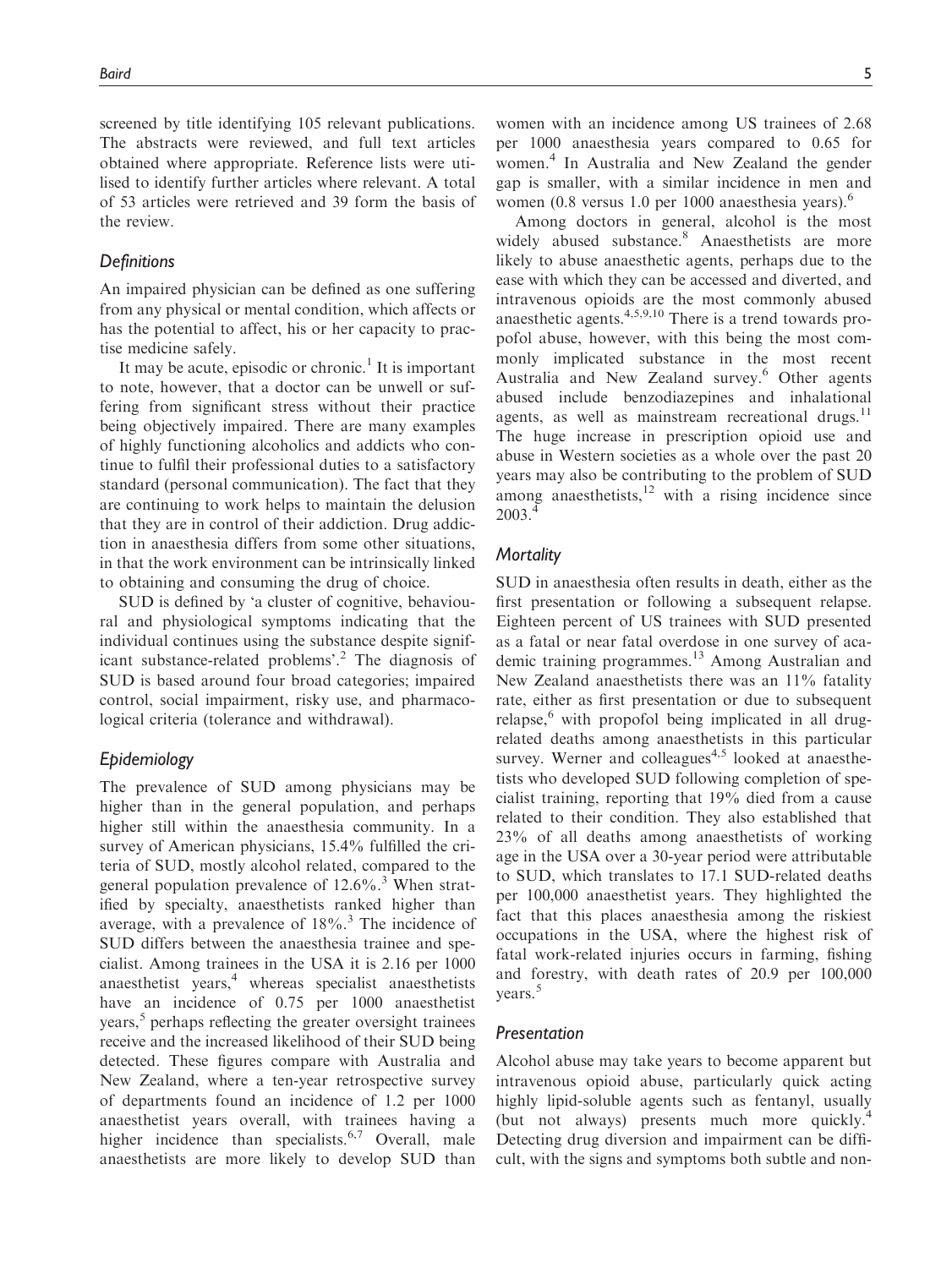specific, particularly in the early stages of the disease process.

The following description is based on my personal experience as well as the ANZCA Welfare of Anaesthetists Special Interest Group document 'Suspected or proven substance abuse (misuse)'.<sup>14</sup> The affected individual will often engineer their time in theatre to allow maximum opportunity for diversion while minimising the chance of detection. They may volunteer for additional lists, prefer to work alone and refuse meal breaks. Changes in mood and personality can occur, and they may begin wearing long sleeves to hide injection marks. They may take frequent toilet breaks and be difficult to find between cases or at the start of the list. Their patients may report unusually high pain scores in the immediate postoperative period. Record keeping may become illegible and inaccurate. Any one of these can be entirely innocent, but when a pattern develops it should raise suspicion of drug diversion and use. As tolerance increases, greater amounts of the drug will be required to avoid withdrawal. This can lead to a progressive and often rapid deterioration with increasingly risky and reckless behaviour in order to obtain the drug and conceal signs of intoxication and withdrawal. Direct evidence of diversion and self-administration may be witnessed such as obvious injection marks, observed drug diversion, syringes or ampoules in pockets or bags, and clear signs of intoxication or withdrawal. One of the cardinal features of addiction/SUD is denial, and the affected individual will almost always be in denial of the full extent of their problem. Denial among colleagues, friends and family also occurs, as well as a natural reluctance to speak out and risk levelling false accusations. In 7% to 18% of cases death is the first presentation of  $\text{SUD}^{6,13}$  and in all such tragic cases, it can be difficult to distinguish suicide from accidental overdose.<sup>15</sup> This has devastating repercussions for those who knew the individual and some will be left wondering whether they could have spotted the warning signs earlier.

# The intervention process

Intervening when a colleague is suspected of suffering from SUD is a challenging process,  $^{14}$  best managed as a team rather than left to an individual. Ideally, all departments should have an agreed policy for such eventualities, in order to ensure it is carried out as smoothly and compassionately as possible. Many departments will have a substance abuse committee or analogous group and their members should be involved early. A prevailing culture within the entire service of openness and fairness will facilitate all members of staff speaking out when they have concerns. When concerns are raised, they must be taken seriously and handled confidentially while further investigations take place.

Although there are few reports in the literature of patients suffering harm from an anaesthetist under the influence of illicit substances, $16,17$  there are cases of patients being infected with blood-borne infections by drug-diverting healthcare workers in general.<sup>18</sup> Patients may also suffer as a result of inadequate analgesia.<sup>19</sup> A balance must be struck between protecting the individual under suspicion, and ensuring no patients are placed at risk while gathering evidence. Anaesthetists have committed suicide following confrontation regarding suspected drug use (personal communication), so a judicious and well-planned intervention is the recommended way to proceed. Careful observation for signs and symptoms of abuse as well as meticulous collation of written and oral evidence will increase the likelihood of a successful intervention. Both the suspect and patients must be protected during this process. Protection may be achieved by the overview of the suspected abuser by an intervention team member, senior consultant anaesthetist, registrar or in some circumstances perhaps a senior nurse or technician.

Once sufficient evidence has been gathered, the intervention can be initiated. When selecting the intervention team, gender mix should be considered carefully, particularly where the individual is a woman. The team should outline in advance the plan for the intervention, including the post-intervention treatment strategy and how this will be facilitated. The intervention is best conducted early on a standard operating day when the anaesthetist in question is normally on duty. Once informed of the intervention, the anaesthetist in question should be given the opportunity to appoint a support person, and should be accompanied at all times to prevent abscondment and potential selfharm.

The intervention should be carried out in a firm yet sensitive manner. Explain the reason for the intervention, present the evidence collated and allow them time to respond. Try to control the narrative and avoid becoming side-tracked from the central purpose of the meeting. Present the treatment options proposed by the team and reassure them of continued support during this process. This is not the time to raise any disciplinary accusations or propose punitive measures; rather it is the opportunity to initiate therapy and ensure the safety of the individual. Based on prior planning and how the meeting unfolds, the individual may require accompaniment to an inpatient detoxification unit or, if discharge to the community is deemed appropriate, a risk assessment from a qualified mental health professional with clear plans for follow-up. Finally, a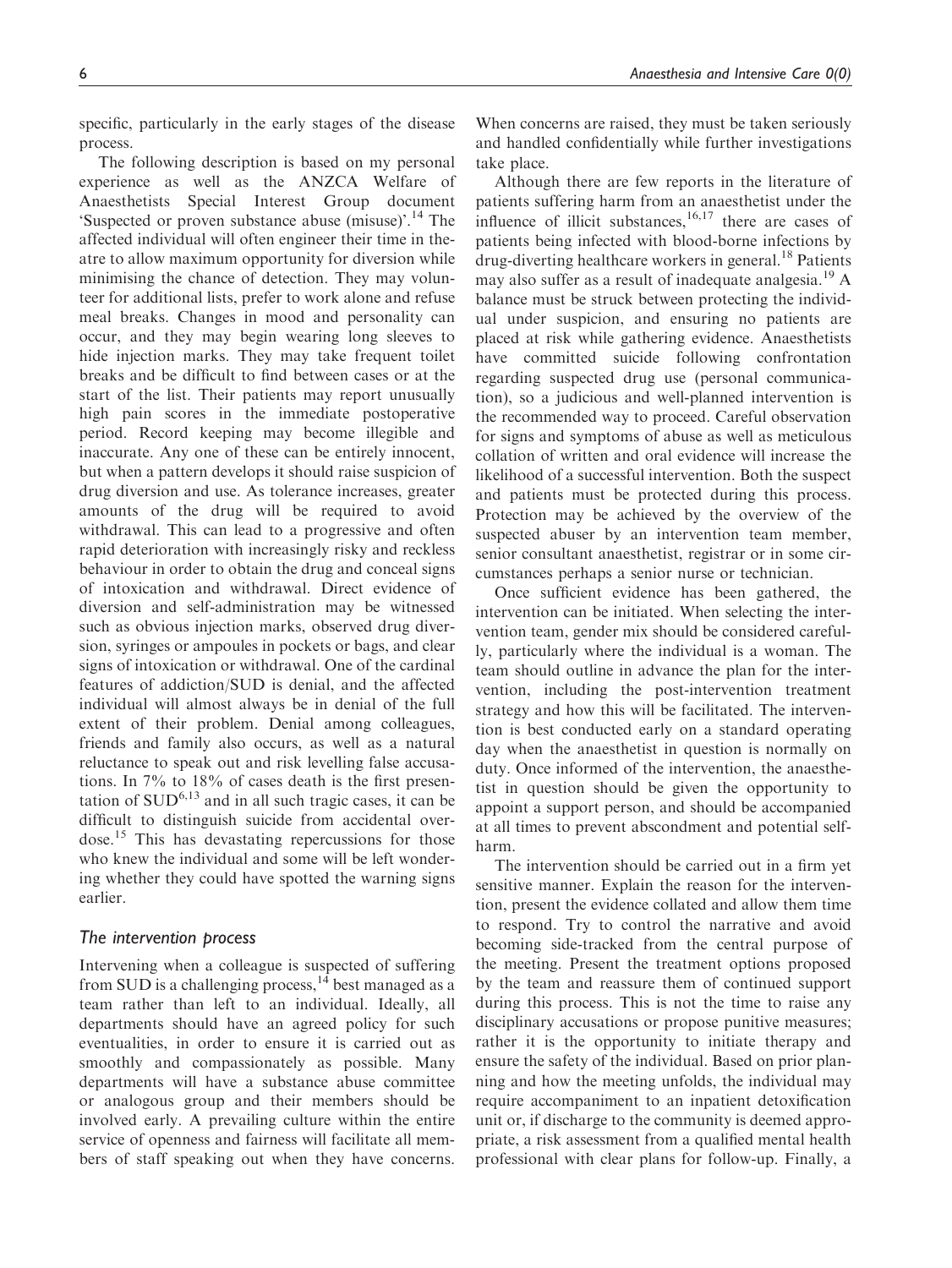concurrent record of the meeting must be prepared, and the relevant medical authorities must be informed.

In the following days, a decision will have to be taken as to how and when the wider department will be informed of what has happened to their colleague. Some may be completely unaware of any problem having occurred, while others will have more detailed knowledge of the situation. The confidentiality of the individual in question ought to be maintained as much as possible, and any updates provided in a discreet and respectful manner. They may eventually attempt a return to work in that department, and laying the groundwork for a successful return begins at the point of the intervention.

It is important not to overlook the wellbeing of those who speak up and report their colleague for suspected drug use. They may be filled with guilt and fear of what will happen to the individual. As much as possible, ensure they receive whatever support is required for them at this difficult time.

A more rapid intervention may be required when there is direct evidence of substance abuse such as finding a needle or cannula in situ or observing selfinjection. This justifies immediate action and may present a medical emergency with potential for harm to both doctor and patient, depending on the circumstances. Intervening at this point is mandatory, and the doctor must be relieved of their duties, not left alone, and taken to a safe environment while help is summoned from colleagues. The duty psychiatrist should be informed, and they will facilitate the safe transfer of the doctor to an appropriate place of care.

There is limited literature to guide an intervention in private practice or small regional centres, where the sort of departmental approach described above may not be possible. The general principles will be the same, however, and it is acknowledged that interventions will vary across states and countries. When there is uncertainty as to how to proceed, the medical board or council should be informed and, in some circumstances, they will participate in the intervention process.

#### What about a return to anaesthesia practice?

There is no doubt that doctors in general can rehabilitate from SUD and return to clinical practice. Those who undertake appropriate treatment and rehabilitation have abstinence rates of up to 90% at five years.<sup>8</sup> Anaesthetists with SUD who have completed their training and return to clinical practice have a five-year abstinence rate of 73%, falling to 37% at 15 years.<sup>5</sup> Much of the outcome data in this area are from the USA, where state-run physician health programmes (PHPs) have existed since the 1970s, providing a framework within which treatment, rehabilitation, monitoring and a return to work can occur. The high rate of abstinence among doctors with SUD who undergo appropriate treatment may be due to a desire to hold on to their professional identity, as well as the rigorous oversight required for that to happen. A similar picture is seen in aviation, where well-established programmes exist to support and rehabilitate pilots with SUD. The Human Intervention Motivation Study (HIMS) is a programme for rehabilitating pilots with SUD and facilitating their return to the cockpit. Since its inception in the 1970s in the USA, over 5000 pilots have passed through with an abstinence rate of over  $80\%$ <sup>20</sup> The common features of HIMS and the PHPs are that they recognise addiction as a disease, offer therapy rather than punishment, and work alongside the regulatory bodies overseeing the doctors or pilots. Airline management also recognises the significant financial saving in rehabilitation; every dollar spent on rehabilitation saves \$11 in training costs for a new pilot. Given the time and expense involved in training a doctor, there is little doubt that rehabilitation also makes financial sense in this context.

A core component of all rehabilitation strategies will be peer support groups, of which Alcoholics Anonymous (AA) and NA are the prototypical models. This can pose a challenge to some doctors, however, with concerns around the confidentiality of what they share among the group<sup>21</sup>—a problem which may be further compounded if the doctor works in a smaller regional or rural location. In order for peer support to be truly therapeutic the individual must be comfortable speaking openly, so groups have been established within the AA and NA models which admit only doctors with SUD. This allows doctors to share their stories with a greater degree of confidence, and also hear the stories of others in similar situations to their own. Peer support groups, including those aimed specifically at doctors, are increasingly utilising remote video communication services (personal experience), allowing doctors from a much wider geographical area to participate. Continuing to attend some form of peer support will often be part of any agreement which allows the doctor with SUD to return to practice.

Not everyone does well, however, with the five-year relapse rate among doctors in general being 19% overall, as quantified by failure of at least one drug/alcohol test, increasing to 25% after ten years.<sup>16</sup> With this in mind, the question of whether an addicted anaesthesia care practitioner (ACP) can return to practising clinical anaesthesia is a contentious one. Unlike most other physicians with SUD, the primary source of drugs for ACPs with SUD is the workplace. Returning to this environment places the individual in direct contact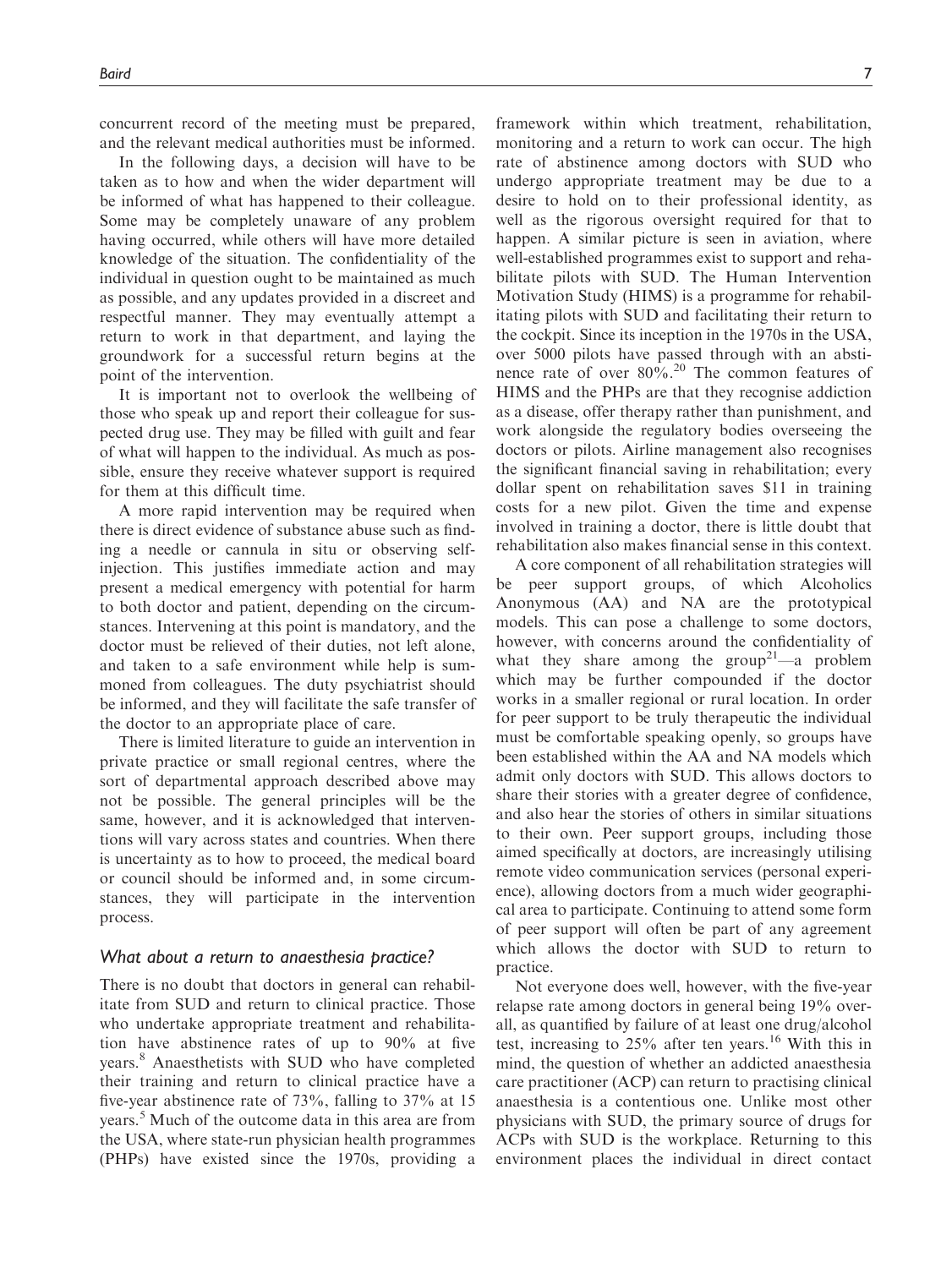with highly addictive and potent anaesthetic agents, where relapse can have tragic consequences.

ACPs with SUD who return to anaesthetic practice are no more likely to relapse than addicted physicians in general, provided they are appropriately screened and return as part of a formal rehabilitation programme with ongoing therapy and stringent oversight.<sup>16,22,23</sup> However, the likelihood of dying is significant for the ACP who relapses and uses intravenous opioids or propofol again. Collins et al.<sup>24</sup> reported a 9% (9/100) mortality rate among anaesthesia trainees with SUD who returned to anaesthesia practice and subsequently relapsed. Menk et al.<sup>25</sup> described a mortality rate of 16% (13/79) among intravenous opioid—abusing trainees who returned to anaesthetic practice, although this figure may be exaggerated due to the way in which the survey was carried out.<sup>26</sup> Warner et al. reported a  $13\%$  (12/91) mortality among anaesthesia trainees with SUD who relapsed after return to clinical practice.<sup>4</sup>

The two main factors which increase the risk of relapse when a healthcare professional with SUD returns to the workplace are a coexisting psychiatric diagnosis and a family history of SUD. Use of a major opioid is not in itself a risk factor for relapse, but when combined with a dual diagnosis and/or family history, the risk of relapse increases markedly. Having relapsed once also increases the likelihood of relapsing again.<sup>16</sup>

Any consideration of return to clinical practice will only occur following an appropriate period of rehabilitation. When a return is planned, there must be a robust package of care in place to protect both patients and the doctor. Often a formal agreement is entered into between the ACP, the regulatory body overseeing their registration and their employer. This will specify what is expected of the ACP, and the framework within which they will have to operate in order to be allowed to practice. Requirements will include a willingness to undergo random toxicology screening, a commitment to continuing with therapy such as AA or NA, and an agreement to work within whatever local arrangements are decided by their department in relation to handling opioids and other drugs of abuse. These agreements generally last at least five years<sup>27</sup> and are dependent on clear and ongoing communication between all parties.

Toxicology screening is a fundamental aspect of any safe return to practice and the ACP must be encouraged to view this as such. Rather than see it as an imposition, it can instead be framed as a means by which they can 'prove' they are committed to recovery and continuing to work. Urine screens are quick and easy to implement, but the short half-life of many opioids means their metabolites will only be detectable for a few days after use.<sup>27</sup> Hair analysis allows a longerterm overview of drug use measured in weeks and months, rather than days. All testing must be conducted with the strictest levels of governance to minimise the risk of spurious results. The individuals being tested must also be made aware of everyday substances such as poppy seeds which may contaminate their results.<sup>28</sup>

Most regulatory bodies will insist on a named supervisor within the department who can oversee the practitioner and coordinate ongoing management. This will include regular appraisal of performance and should be someone with a skill for mentorship who can provide firm yet empathic guidance. Depending on the specific arrangements for toxicology screening they may coordinate testing and provide performance reports to the regulatory authorities. It is important that the practitioner has some independent support person(s) in the work environment who can provide ongoing help and guidance, although this will be purely supportive rather than therapeutic. The Australasian Anaesthesia Wellbeing Special Interest Group recommends that all departments and private groups of anaesthetists have a welfare advocate<sup>29</sup> who may be well placed to fill this role, provided they receive the necessary support and training to do so. Ideally, their contact with the practitioner will begin before any return to work occurs.

The ACP should generally return in a phased manner, with routine lists, direct supervision and no out-of-hours work to begin with. An agreement will be reached as to how they may obtain, prepare and administer opioids and other potential drugs of abuse. This will be person- and situation-specific, but there should be close monitoring for signs of aberrant behaviour. With time, and where there are clear signs of positive recovery, some of these restrictions may be relaxed. Some advocate for a phased return in which the practitioner initially works in a 'safe' environment such as a simulator<sup>27</sup> before progressing to clinical anaesthesia. During this period there is an opportunity to establish how committed the ACP is to their recovery. Medication may also aid this process, namely naltrexone; a mu opioid receptor antagonist which is bioavailable when taken orally, and can also be administered as an extended release injection.<sup>30</sup> Although it has not been shown to be superior to placebo in preventing relapse among the general population with opioid use disorder,  $31$  it may be a useful part of the relapse prevention strategy for ACPs with opioid use disorder who are contemplating a return to clinical practice.<sup>32</sup>

Ultimately, for many ACPs with SUD, the risk of returning to clinical anaesthesia is just too great, and they will be directed towards an alternative specialty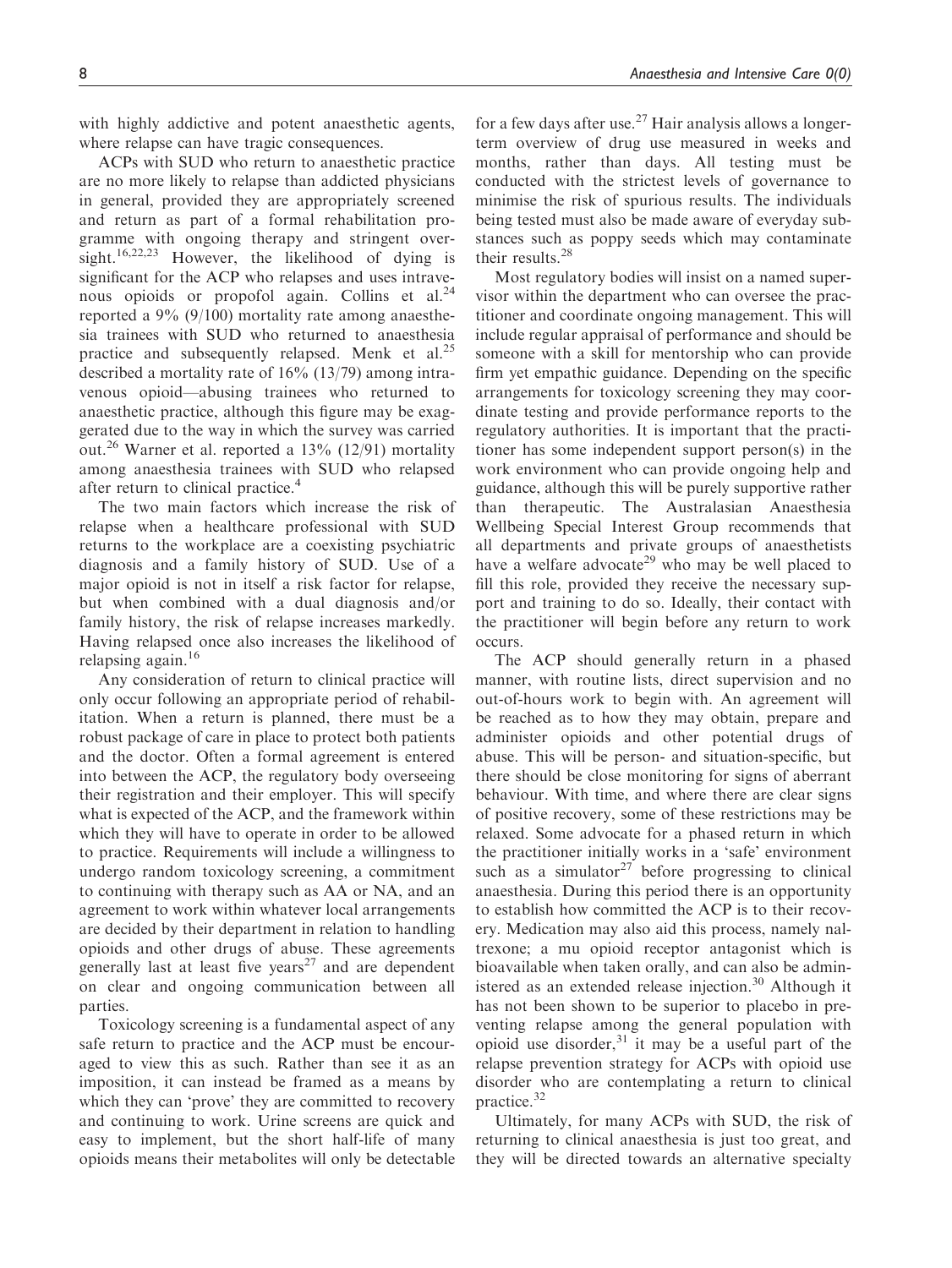should they wish to remain in the healthcare setting. This may be decided following the initial intervention or could be a decision reached after a subsequent relapse.

#### Prevention

Anaesthesia may attract individuals with underlying SUD who see the specialty as a means of accessing narcotics.<sup>33</sup> For others with a strong predisposition to SUD, entering the theatre environment will place them in a vulnerable position. Preventing high-risk individuals from entering the specialty can be attempted at the selection process, and some anaesthesia training programmes apply proactive SUD screening tools and urine toxicology at this stage, although there is little evidence that these strategies are effective. $24,34$ 

Preventing diversion and abuse of anaesthetic agents by ACPs is difficult. They work in a unique environment among healthcare providers, in that they prepare and personally administer intravenous drugs to patients—mostly in an unsupervised manner. There is a multitude of opportunities for diversion between the pharmacy and the patient. By way of example, intravenous opioids are constituted as clear fluids, allowing easy substitution for other agents such as saline. This can occur before or after administration to the patient, and syringes of partially used opioids may unintentionally be left by colleagues in theatres and the anaesthetic rooms. The amount of opioid signed out from the locked cupboard is often more than the patient is likely to require—just in case the surgery is more extensive than anticipated. Multiple ampoules may also be signed out at the start of the day for the entire list. As with all other aspects of anaesthetic practice, there are variations in how much opioid practitioners use for similar types of surgery, allowing the individual to divert opioid while providing adequate analgesia by other means. Methods for discarding unused opioid at the end of cases are often lax and easily manipulated with very little accountability.

There are a number of strategies which have been employed to try and mitigate the risk of drug diversion in the theatre environment. Although tighter controls will never completely eliminate the opportunity for drug diversion, they will facilitate earlier detection of aberrant behaviour.

Biometric dispensing machines (Pyxis), as opposed to handwritten drug books, allow an accurate record of controlled drug use among ACPs which can then be audited for unusual patterns. Fifty-three percent of Canadian anaesthesia programmes use such a system.<sup>9</sup> Anaesthesia information management systems can compare computerised anaesthesia and prescribing records with the electronic controlled drug dispensing records to find atypical transactions. Such systems have been used to identify previously unsuspected individuals who were diverting drugs.<sup>35</sup> Eighty percent of anaesthesia training programmes in the USA utilised some comparison of drug dispensed with drug usage.<sup>13</sup> Analysis of unused drugs can detect discrepancies in the content of syringes and opened ampoules. In some centres, all unused drugs are returned to the pharmacy and analysed on a random basis, both qualitatively and quantitively, to establish the accuracy of their contents.<sup>36</sup> Any discrepancy can then be followed up and investigated further. Almost half of anaesthesia training programmes in the USA utilise some sort of random analysis of unused controlled drugs in this manner.<sup>13</sup>

Drug testing is commonplace in work environments, such as construction, mining and haulage, and has been linked to a reduction in accidents. $37$  Opinion is mixed as to whether such programmes would be effective and feasible in anaesthesia training programmes,  $9,13$  but where random drug testing of ACPs is carried out, an association with less SUD has been demonstrated.<sup>34</sup>

The amount of education anaesthetic trainees and specialists receive around addiction in their specialty varies $9,13$  and when programmes with formal training are compared to those without, there does not appear to be any difference in the incidence of SUD among ACPs.<sup>13</sup> Despite the fact that education and an increased awareness does not appear to correlate with a reduction in mortality and relapse rate, $38$  it would still seem a sensible endeavour given the extent of the problem. Within the Australasian anaesthesia community, efforts have been made to increase awareness by the Wellbeing Special Interest Group, who have produced a number of valuable educational resources.<sup>1,14</sup> Recognising the signs of drug dependency in a colleague and accessing the necessary support are also part of the Australian and New Zealand College of Anaesthetists training curriculum,<sup>39</sup> and the topic has been included in the Fellowship examination.

# Advice for others

Given the prevalence of SUD within the anaesthesia community it is likely that someone reading this article is currently in the same situation I found myself in. You know you have a problem and want to do something about it but cannot see a way out. You are terrified of the reaction you'll receive from family, friends, colleagues, the medical authorities, and certain that any admission of your situation will mean losing everything. My advice is this: Ask for help. Reach out to one of the support groups listed below and begin to talk, in confidence, about what you are going through. There is a way out and it is possible to rehabilitate both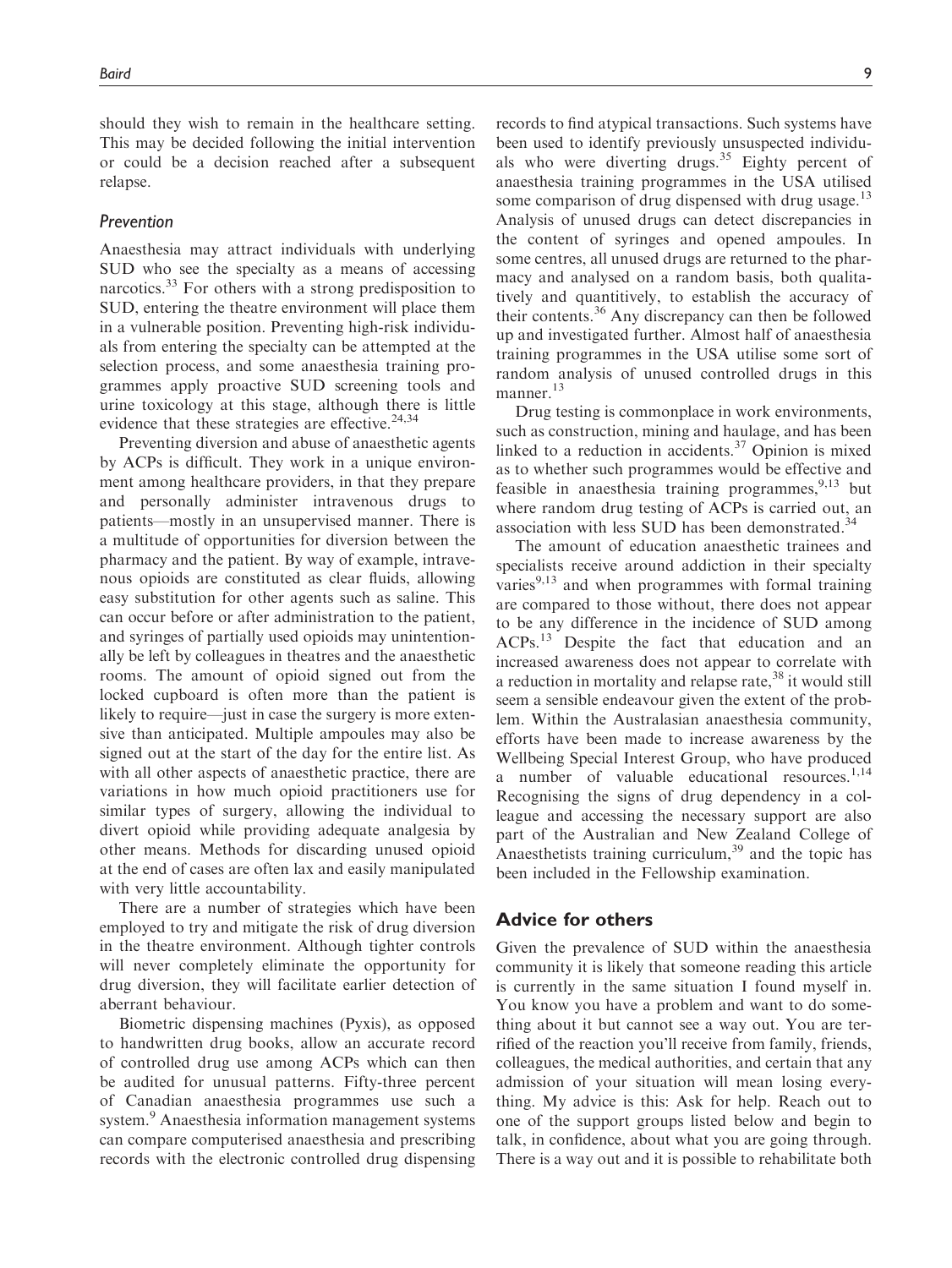personally and professionally, but you need to admit you are powerless to do it alone and accept help. I hope that my story can help you reach this conclusion.

# **Resources**

Australian and New Zealand College of Anaesthetists, Doctors Health and Wellbeing: [https://www.anzca.edu.](https://www.anzca.edu.au/about-us/doctors-health-and-wellbeing) [au/about-us/doctors-health-and-wellbeing](https://www.anzca.edu.au/about-us/doctors-health-and-wellbeing) Australian and New Zealand Doctors in Recovery:

[www.idaa.org/sites/adr/](http://www.idaa.org/sites/adr/)

Sick Doctors Trust:<http://sick-doctors-trust.co.uk> British Doctors and Dentists Group: [www.bddg.org](http://www.bddg.org) Association of Anaesthetists Wellbeing and Support: <https://anaesthetists.org/Home/Wellbeing-support> International Doctors in Recovery: [www.idaa.org](http://www.idaa.org)

#### Acknowledgements

The author would like to thank Dr Rob Fry, Auckland City Hospital, and Dr Ethan Bryson, Mt Sinai Hospital, for guidance and editing of the manuscript. Dr Charles Bradfield and my wife Dr Tessa Van der Kleij—thankyou for everything.

# Author contribution(s)

Colin RW Baird: Conceptualization; writing-original draft.

#### Declaration of conflicting interests

The author(s) declared no potential conflicts of interest with respect to the research, authorship, and/or publication of this article.

## Funding

The author(s) received no financial support for the research, authorship, and/or publication of this article.

#### ORCID iD

Colin RW Baird **D** <https://orcid.org/0000-0002-1005-1405>

#### References

- 1. Australian and New Zealand College of Anaesthetists, Australian Society of Anaesthetists, New Zealand Society of Anaesthetists Wellbeing Special Interest Group. Impairment in a Colleague. 2020. [https://lib](https://libguides.anzca.edu.au/ld.php?content_id=48308747) [guides.anzca.edu.au/ld.php?content\\_id=48308747](https://libguides.anzca.edu.au/ld.php?content_id=48308747) (accessed August 2020).
- 2. American Psychiatric Association. Diagnostic and Statistical Manual of Mental Disorders, 5th ed. Arlington, VA: American Psychiatric Association, 2013, pp. 483–485.
- 3. Oreskovich MR, Shanafelt T, Dyrebye LN et al. The prevalence of substance use disorders in American physicians. Am J Addictions 2015; 24: 30–38.
- 4. Warner DO, Berge K, Sun H et al. Substance use disorder among anesthesiology residents 1975–2009. JAMA 2013; 310: 2289–2296.
- 5. Warner DO, Berge K, Sun H et al. Substance use disorder in physicians after completion of training in anesthesiology in the United States from 1977 to 2013. Anesthesiology 2020; 133: 342–349.
- 6. Fry RA, Fry LE and Castanelli DJA. Retrospective survey of substance abuse in anaesthetists in Australia and New Zealand from 2004 to 2013. Anaesth Intensive Care 2015; 43: 111–117.
- 7. Fry RA, Fry LE and Weeks A. Substance use disorder amongst Australian and New Zealand anaesthetic trainees: an analysis of 30 years of data (letter). Anaesth Intensive Care 2015; 43: 530.
- 8. McLellan TA, Skipper GS, Campbell M et al. Five year outcomes in a cohort study of physicians treated for substance use disorders in the United States. BMJ 2008; 337: a2038.
- 9. Boulis S, Khanduja PK, Downey K et al. Substance abuse: a national survey of Canadian residency program directors and site chiefs at university-affiliated anesthesia departments. Can J Anesth 2015; 62: 964–971.
- 10. Skipper GE, Campbell MD and Dupont RL. Anesthesiologists with substance use disorders: a 5-year outcome study from 16 state physician health programs. Anesth Analg 2009; 109: 891–896.
- 11. Burnett G, Fry RA and Bryson EO. Emerging worldwide trends in substances diverted for personal non-medical use by anaesthetists. BJA Education 2020; 20: 114–119.
- 12. Bryson EO. The opioid epidemic and the current prevalence of substance use disorder in anesthesiologists. Curr Opin Anesthesiol 2018; 31: 388–392.
- 13. Booth JV, Grossman D, Moore J et al. Substance abuse among physicians: a survey of academic anesthesiology programs. Anesth Analg 2002; 95: 1024–1030.
- 14. Australian and New Zealand College of Anaesthetists, Australian Society of Anaesthetists, New Zealand Society of Anaesthetists Wellbeing Special Interest Group. Suspected or Proven Substance Abuse (Misuse), 2020. [https://libguides.anzca.edu.au/ld.php?content\\_id=](https://libguides.anzca.edu.au/ld.php?content_id=48308851) [48308851](https://libguides.anzca.edu.au/ld.php?content_id=48308851) (accessed August 2020).
- 15. Shinde S, Yentis SM, Asanati K et al. Guidelines on suicide amongst anaesthetists 2019. Anaesthesia 2020; 75: 96–108.
- 16. Domino KB, Hornbein TF, Polissar NL et al. Risk factors for relapse in health care professionals with substance use disorders. JAMA 2005; 293: 1453–1460.
- 17. Sivarajan M, Posner KI, Caplan RA et al. Substance abuse amongst anesthesiologists. Anesthesiology 1994;  $80 \cdot 704$
- 18. Schaefer MK and Perz JF. Outbreaks of infections associated with drug diversion by US health care personnel. Mayo Clin Proc 2014; 89: 878–887.
- 19. Berge KH, Dillon KR, Sikkink KM et al. Diversion of drugs within health care facilities, a multiple-victim crime: patterns of diversion, scope, consequences, detection, and prevention. Mayo Clin Proc 2012; 87: 674–682.
- 20. Cuddihy K. HIMS: Helping Pilots for Forty Years. 2020. [https://himsprogram.com/Content/HimsResources/](https://himsprogram.com/Content/HimsResources/HIMS_Helping%20Pilots%20for%20Forty%20Years.pdf)